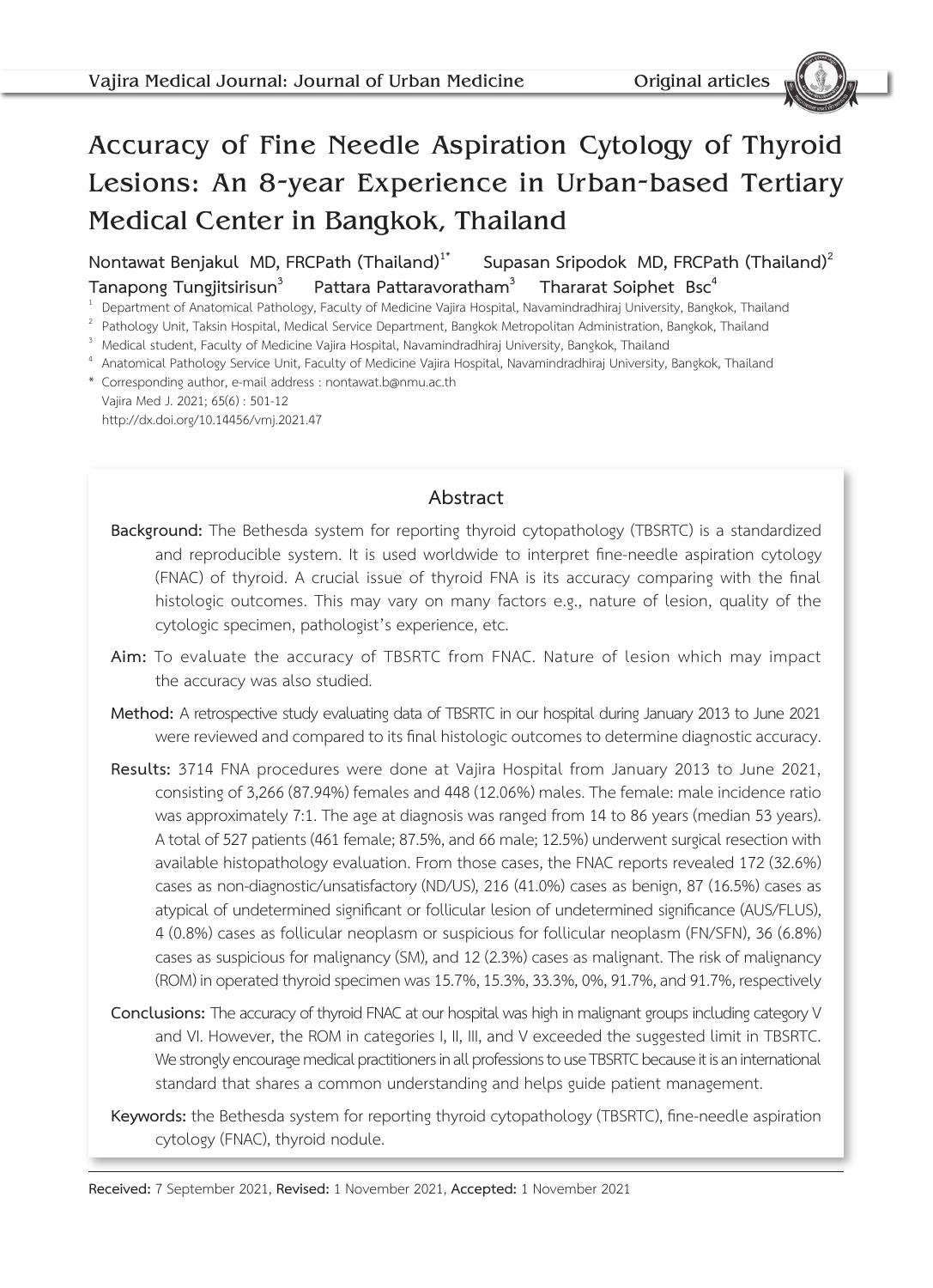# ความแม่นย�ำของการตรวจทางเซลล์วิทยาด้วยการใช้เข็มเจาะดูดของ โรคต่อมไทรอยด์: ประสบการณ์ 8 ปีในโรงพยาบาลตติยภูมิเขตเมือง กรุงเทพมหานคร ประเทศไทย

**นนธวัชร เบญจกุล พ.บ., ว.ว. พยาธิวิทยากายวิภาค1\* ศุภสัณห์ ศรีโปดก พ.บ., ว.ว. พยาธิวิทยากายวิภาค<sup>2</sup> ธนพงศ์ ตั้งจิตสิริสรรพ์<sup>3</sup> ภัทร ภัทรวรธรรม<sup>3</sup> ธารารัตน์ สร้อยเพ็ชร วท.บ.<sup>4</sup>**

 $^{\rm 1}$  ภาควิชาพยาธิวิทยากายวิภาค คณะแพทยศาสตร์วชิรพยาบาล มหาวิทยาลัยนวมินทราธิราช กรุงเทพมหานคร ประเทศไทย

 $^{\circ}$  กลุ่มงานพยาธิวิทยา โรงพยาบาลตากสิน สำนักการแพทย์ กรุงเทพมหานคร ประเทศไทย

- $^{\text{3}}$  นักศึกษาแพทย์ คณะแพทยศาสตร์วชิรพยาบาล มหาวิทยาลัยนวมินทราธิราช กรุงเทพมหานคร ประเทศไทย
- <sup>4</sup> นักวิทยาศาสตร์การแพทย์ งานบริการพยาธิวิทยา คณะแพทยศาสตร์วชิรพยาบาล มหาวิทยาลัยนวมินทราธิราช กรุงเทพมหานคร ประเทศไทย
- \* ผู้ติดต่อ, อีเมล: nontawat.b@nmu.ac.th Vajira Med J. 2021; 65(6) : 501-12 http://dx.doi.org/10.14456/vmj.2021.47

**บทคัดย่อ**

- **บทน�ำ:** ระบบเบเทสดาเพื่อการรายงานผลทางเซลล์พยาธิวิทยาของโรคต่อมไทรอยด์ (the Bethesda system for reporting thyroid cytopathology (TBSRTC)) เป็นระบบมาตรฐานที่ได้รับการยอมรับในระดับสากล เพื่อใช้ ส�ำหรับการแปลผลทางเซลล์วิทยาของโรคต่อมไทรอยด์ ที่ได้รับจากเจาะดูดด้วยเข็มขนาดเล็ก (fine-needle aspiration cytology (FNAC)) ซึ่งผลการตรวจดังกล่าวต้องมีการเพื่อประเมินถึงความแม่นยำ (accuracy) โดยเปรียบเทียบร่วมกับผลการตรวจทางจุลพยาธิวิทยา (histologic correlation) ทั้งนี้อาจมีปัจจัย หลายประการที่ส่งผลกระทบต่อการแปลผลและความแม่นยำของการตรวจได้ อาทิ ลักษณะและธรรมชาติ ของโรค คุณภาพของสิ่งส่งตรวจทางเซลล์วิทยา และ ความเชี่ยวชาญของพยาธิแพทย์ เป็นต้น
- **วัตถุประสงค์:** เพื่อประเมินความแม่นยำของการรายงานผลตามระบบเบเทสดาเพื่อการรายงานผลทางพยาธิเซลล์ วิทยาของโรคต่อมไทรอยด์ (TBSRTC) และ ลักษณะของโรคที่มีผลต่อความแม่นยำของการตรวจ
- ี **วิธีการดำเนินการวิจัย:** งานวิจัยนี้เป็นการศึกษาวิจัยแบบย้อนหลัง โดยศึกษาเปรียบเทียบประเมินความแม่นยำ ของผลการตรวจทางเซลล์วิทยาของโรคต่อมไทรอยด์ กับผลการตรวจทางจุลพยาธิวิทยาของโรคต่อมไทรอยด์ ที่รับการผ่าตัดรักษา ในคณะแพทยศาสตร์ชิรพยาบาล ระหว่าง เดือนมกราคม 2556 ถึงมิถุนายน 2564
- **ผลการวิจัย:** มีการตรวจทางเซลล์พยาธิวิทยาของต่อมไทรอยด์ด้วยเข็มเจาะดูดขนาดเล็กในผู้ป่วยทั้งหมด 3,714 ราย ในช่วงเวลาที่ศึกษา คิดเป็น เพศหญิง 3,266 คน (ร้อยละ 87.94) และ ชาย 448 คน (ร้อยละ 12.06) ซึ่งสามารถ คิดเป็นอัตราส่วนหญิงต่อชายได้ประมาณ 7:1 ผู้ป่วยมีอายุระหว่าง 14 ปี ถึง 86 ปี (ค่ากลาง 53 ปี) ผู้ป่วยที่ได้รับ การผ่าตัดและมีผลการตรวจทางจุลพยาธิวิทยามีจำนวน 527 คน เป็นหญิง 461 คน คิดเป็นร้อยละ 87.5 ผลการวินิจฉัยทางเซลล์พยาธิวิทยาสามารถจ�ำแนกหมวดหมู่ตามระบบเบเทสดาเพื่อการรายงานผล ทางพยาธิเซลล์วิทยาของโรคต่อมไทรอยด์ (TBSRTC) คือ non-diagnostic/unsatisfactory (ND/US), benign, atypical of undetermined significant or follicular lesion of undetermined significance (AUS/FLUS), follicular neoplasm or suspicious for follicular neoplasm (FN/SFN), suspicious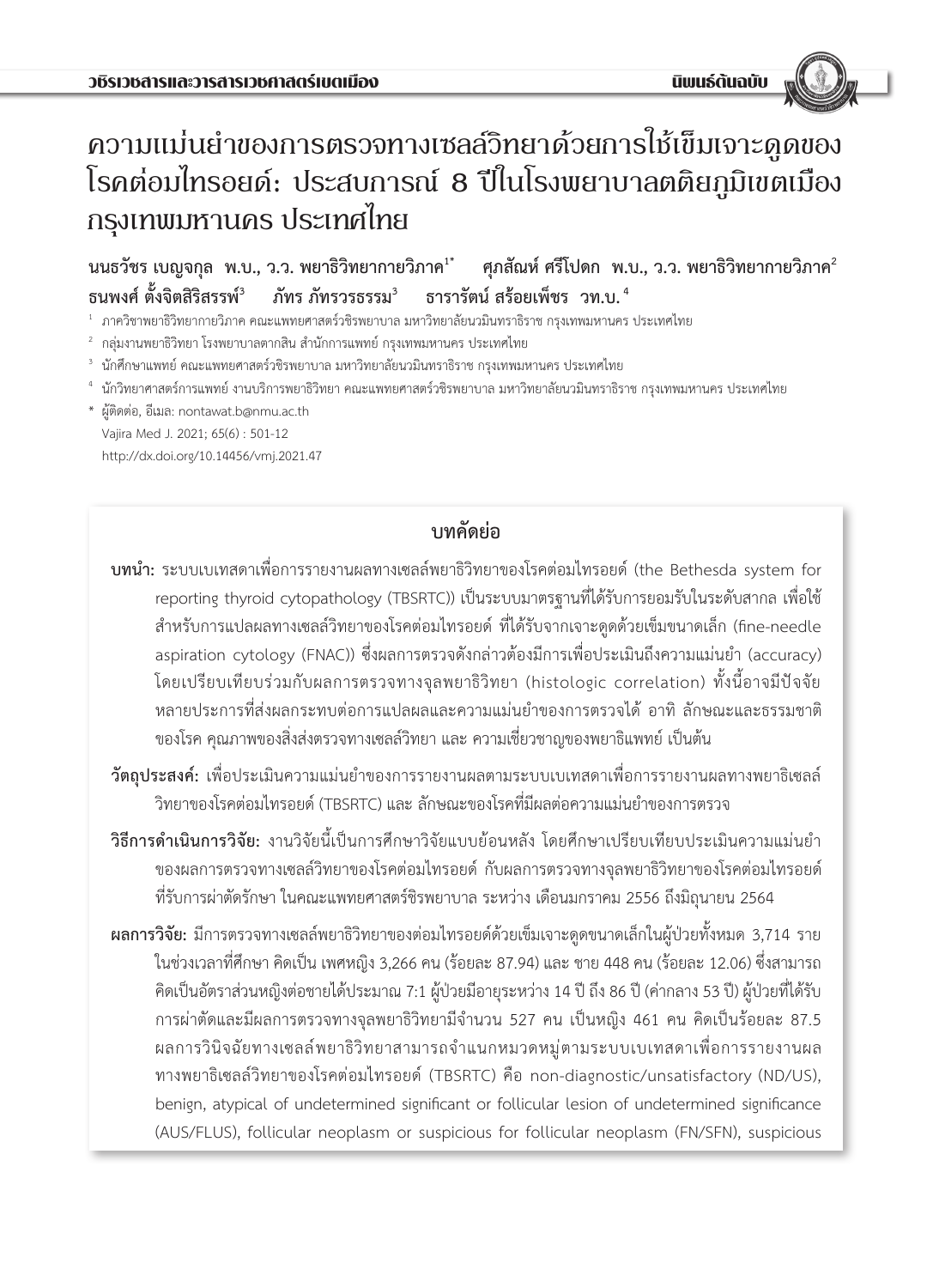for malignancy (SM), malignant ตามล�ำดับจ�ำนวน (ร้อยละ) ดังนี้ 172 (32.6), 216 (41.0), 87 (16.5), 4 (0.8), 36 (6.8) และ 12 (2.3) โดยแต่ละหมวดหมู่มีอัตราความเสี่ยงโรคมะเร็ง risk of malignancy (ROM) ตามล�ำดับร้อยละ ดังนี้ 15.7, 15.3, 33.3, 0, 91.7 และ 91.7

- ี **สรุป:** ผลการตรวจทางเซลล์วิทยาด้วยการใช้เข็มเจาะดูดของโรคต่อมไทรอยด์มีความแม่นยำสูงในหมวดหมู่ผลวินิจฉัย suspicious for malignancy (SM) และ malignancy ส�ำหรับในหมวดหมู่ผลวินิจฉัย non-diagnostic/ unsatisfactory (ND/US), benign, atypical of undetermined significant or follicular lesion of undetermined significance (AUS/FLUS) และ suspicious for malignancy (SM) พบว่ามีอัตรา ความเสี่ยงโรคมะเร็งสูงกว่าเกณฑ์ตามระบบเบเทสดาเพื่อการรายงานผลทางเซลล์พยาธิวิทยาของโรค ต่อมไทรอยด์ ผู้วิจัยสนับสนุนให้ใช้ระบบเบเทสดาเพื่อการรายงานผลทางเซลล์พยาธิวิทยาของโรคต่อมไทรอยด์ เพื่อความเข้าใจที่ตรงกันในบุคลากรทางการแพทย์สาขาต่างๆ และยังเป็นการช่วยให้แนวทางในการจัดการ และวางแผนการรักษาของผู้ป่วยอีกด้วย
- **ค�ำส�ำคัญ:** ระบบเบเทสดาเพื่อการรายงานผลทางเซลล์พยาธิวิทยาของโรคต่อมไทรอยด์, การตรวจทางเซลล์พยาธิวิทยา ด้วยเข็มเจาะดูดขนาดเล็ก, ความแม่นยำของการรายงานผล, โรคต่อมไทรอยด์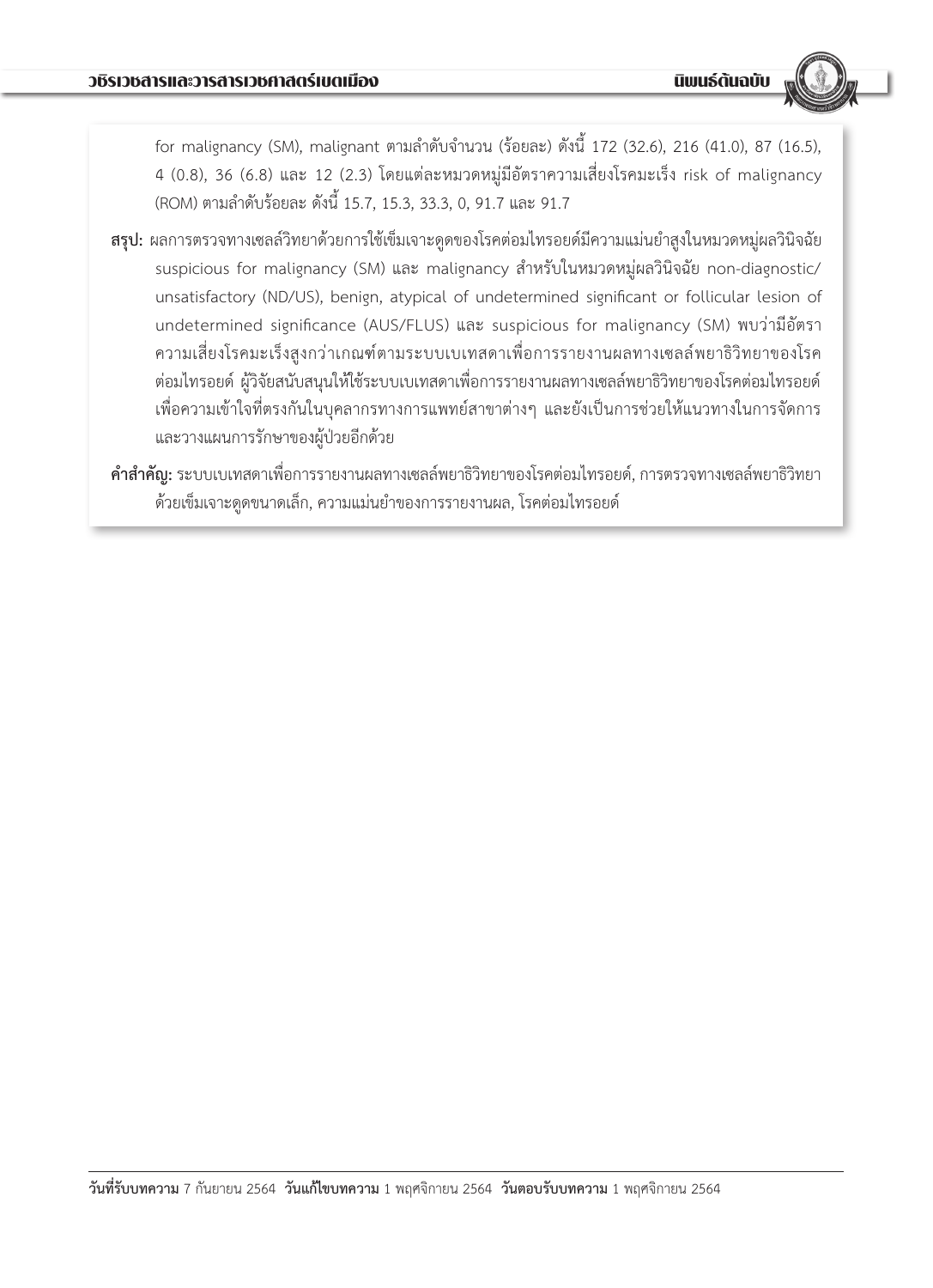#### **Introduction**

The American Thyroid Association (ATA) had defined thyroid nodule as an abnormal growth of cells that forms a lump within thyroid gland<sup>1</sup>. . According to the International Agency for Research on Cancer in 2020, more than 500,000 new cases and over 40,000 deaths of thyroid cancer were reported worldwide<sup>2</sup>. In Thailand, thyroid cancer was the  $15<sup>th</sup>$  most common cancer<sup>2</sup>.

. The major goal of thyroid nodule diagnosis was to differentiate non-neoplastic lesion, benign tumors, and malignant tumors e.g., nodular goiter, Grave's disease from malignant tumors. The majority of these lesions were derived from thyroid follicular epithelium $3$ . .

The most widely used method for an initial diagnosis of thyroid lesions was cytopathologic examination of specimen obtained by fine-needle aspiration, so called fine-needle aspiration cytology aspiration (FNA). As a standard practice, a cytopathologist examines all cellular aspects including quantity, quality, and morphology. The results were then reported according to a standardized reporting system. The Bethesda system for reporting thyroid cytopathology (TBSRTC) was the most widely used system to report cytologic results. This system categorizes FNAC sample into 6 groups based on the nature of lesion or risk of cancer: I-Nondiagnostic/Unsatisfactory, II-Benign, III-Atypia of Undetermined Significance/Follicular Lesion of Undetermined Significance, IV-Follicular Neoplasm/ Suspicious for a Follicular Neoplasm, V-Suspicious for Malignancy and VI-Malignant (Appendix  $1)^3$ . . Further management mainly depends on the cytologic diagnosis.

Although FNAC was a fast, minimally invasive, and effective diagnostic procedure $4-10$  whereas the report by TBSRTC was a standard and widely accepted reporting system<sup>3</sup>, there were some limitations in both parts. The interpretation may be limited due to several factors, such as, proficiency of a clinician, use of ultrasound to locate specific site of lesion, techniques during the procedure,

quality of specimens, specimen handling and preparation, and experience of pathologists<sup>5-10</sup>.<br>Our objective was to evaluate the accuracy of

FNAC with TBSRTC compared with the histopathologic examination of surgically removed thyroid lesions.

# **Methods**

#### **Study settings**

An approval from the institutional review board of the Faculty of Medicine Vajira Hospital was obtained (COA107/2564). All thyroid FNAC smears from January 2013 to June 2021 in our institution were identified. In any cases with multiple FNAC reports, the most severe FNAC result before surgery was selected for analysis. Cytologic slides which had only descriptive diagnoses from previous reports were reviewed and re-classified independently by 2 pathologists into each TBSRTC category (N.B & S.S). Only those with available histopathology in the same setting were included. Final histologic diagnosis of resected thyroid lesion was used as a gold standard. All cases with discordant cytologic and pathologic results were reviewed (N.B).

#### **Statistical analysis**

All statistical analysis was carried out using SPSS for Windows Evaluation Version 26.0 (IBM Corp. 2019, Armonk, NY). Continuous data were presented as mean and standard deviation for variables with normal distributions and median (IQR) for variables with non-normal distributions. Categorical data were expressed as absolute numbers and percentages. Cytologic diagnosis of each case was compared to the histopathology.

Accuracy and a risk of malignancy for each cytologic category were analyzed. The risk of malignancy (ROM) was determined by the ratio between histologically confirmed malignant neoplasms and all cases with cytologic diagnosis that had surgical specimen in that category according to TBSRTC. Data were compared by Fisher' exact test or chi-square test as appropriated. P-value < 0.05 was considered statistically significant.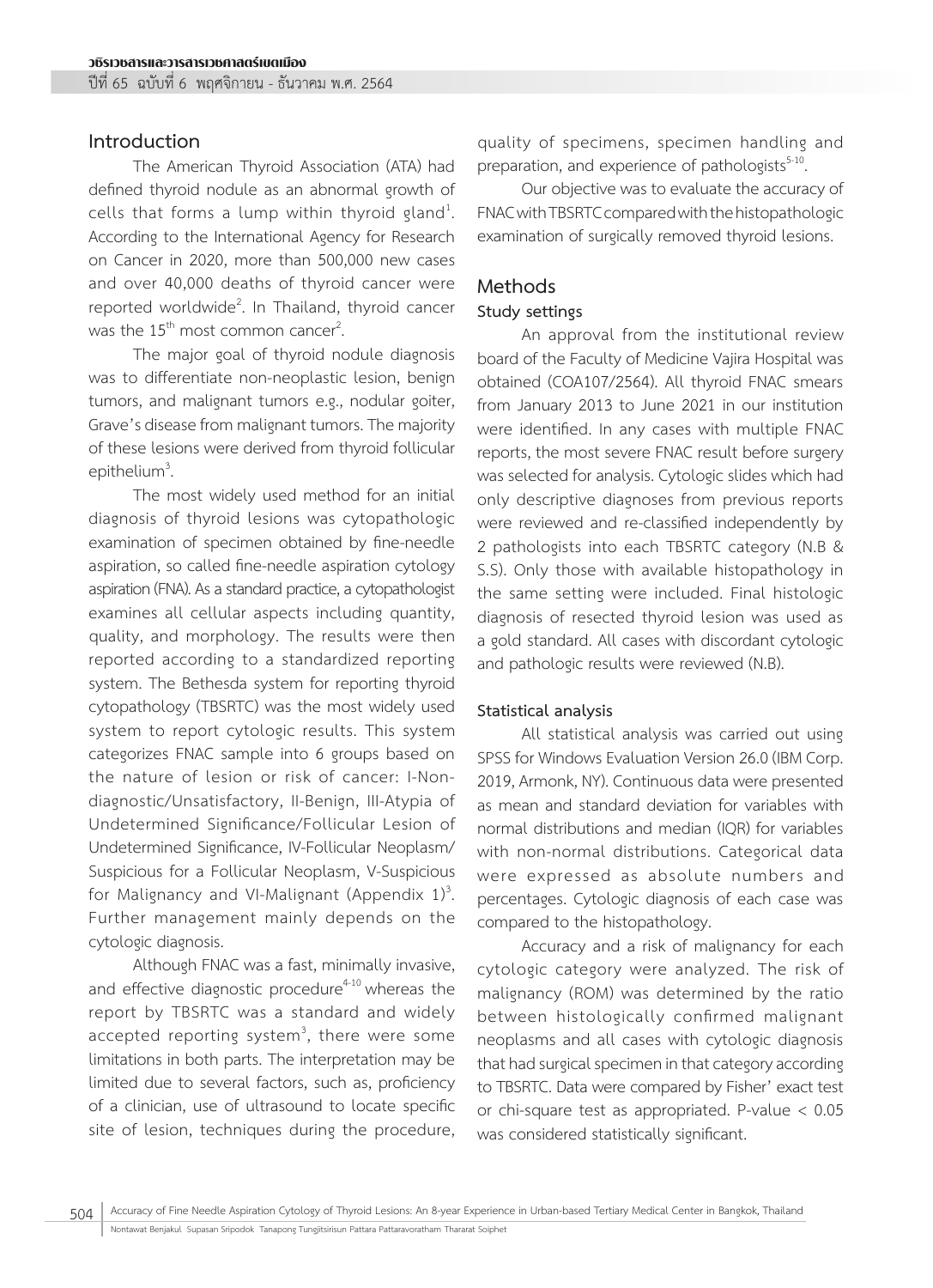Vol. 65 No. 6 November - December 2021

#### **Appendix 1:**

The Bethesda System for Reporting Thyroid Cytopathology: Diagnostic Categories<sup>3</sup>

#### *I. Non-diagnostic or Unsatisfactory*

- Cyst fluid only/ Virtually acellular specimen/ Other (obscuring blood, clotting artifact, drying artifact, etc.)

#### *II. Benign*

- Consistent with a benign follicular nodule (includes adenomatoid nodule, colloid nodule, etc.)
- Consistent with lymphocytic (Hashimoto) thyroiditis in the proper clinical context
- Consistent with granulomatous (subacute) thyroiditis
- Other

#### *III. Atypia of Undetermined Significance or Follicular Lesion of Undetermined Significance*

#### *IV. Follicular Neoplasm or Suspicious for a Follicular Neoplasm*

Specify if Hurthle cell (oncocytic) type

#### *V. Suspicious for Malignancy*

- Suspicious for papillary carcinoma
- Suspicious for medullary carcinoma
- Suspicious for metastatic carcinoma
- Suspicious for lymphoma
- Other

#### *VI. Malignant*

- Papillary thyroid carcinoma
- Poorly differentiated carcinoma
- Medullary thyroid carcinoma
- Undifferentiated (anaplastic) carcinoma
- Squamous cell carcinoma
- Carcinoma with mixed features (specify)
- Metastatic malignancy
- Non-Hodgkin lymphoma
- **Other**

#### **Results**

From the study period, 3,714 FNA procedures were performed in our hospital. A total of 527 specimens (1 from each patient) met inclusion criteria and were included in the study. The majority were female (461; 87.5%). Age of the patients ranged from 14 to 86 years (median 53 years).

More than half of our initial cytologic diagnoses were not according to the TBSRTC. These included indeterminate lesions and atypical follicular lesions (58 cases), suggestive of atypical follicular lesion or atypia (18 cases), or suggestive of nodular goiter (199 cases). The authors reclassified them into the TBSRTC categories.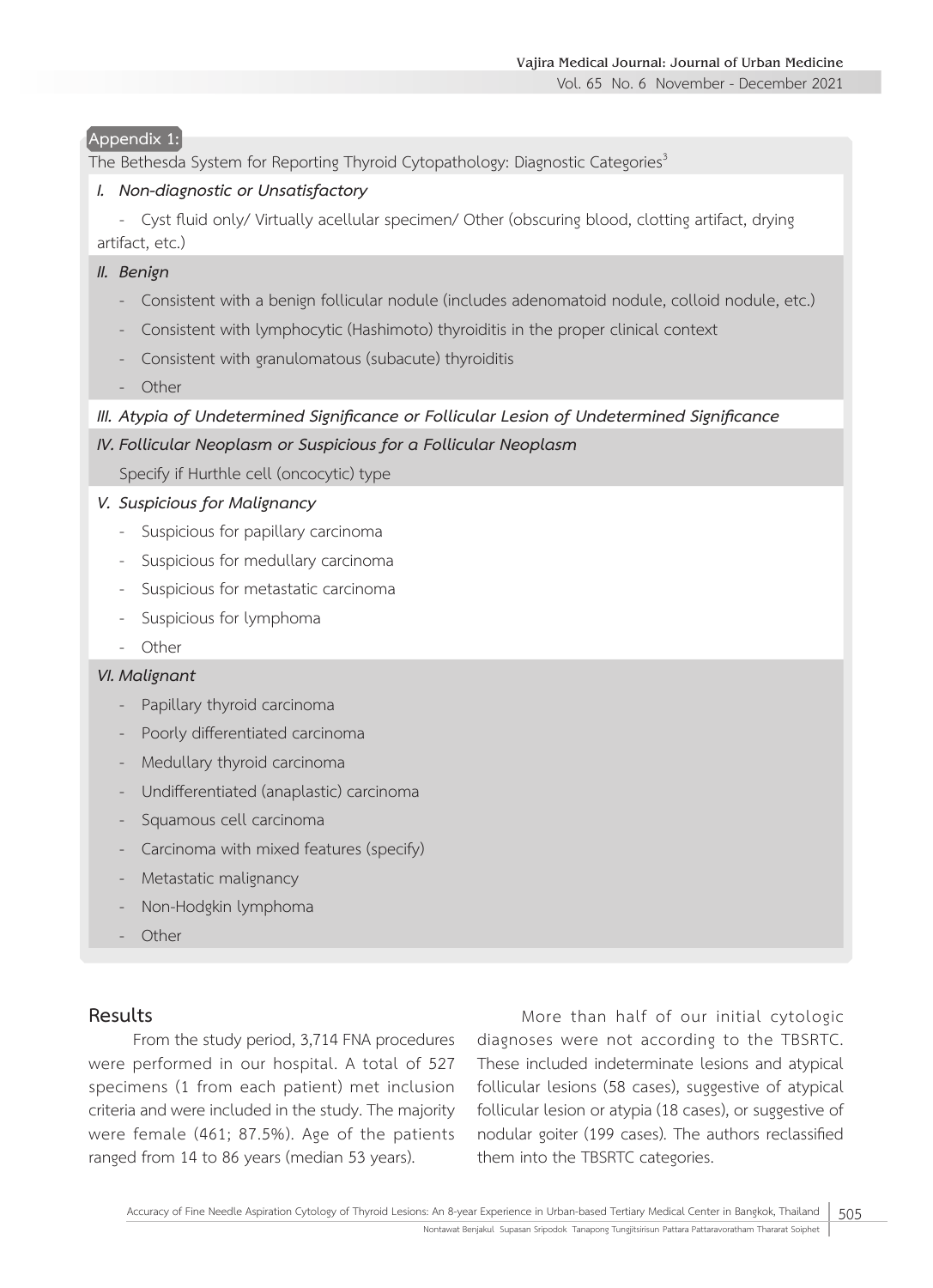ปีที่ 65 ฉบับที่ 6 พฤศจิกายน - ธันวาคม พ.ศ. 2564

We found approximately one third of the cytologic specimens were non-diagnostic/ unsatisfactory (ND/US), whereas nearly half had benign cytologic diagnosis. Equivocal diagnoses of atypia of undetermined significance/follicular lesion of undetermined significance (AUS/FLUS) and follicular neoplasm/suspicious for a follicular neoplasm (FN/SFN) were diagnosed in 87 cases (16.5%) and 4 cases (0.8%) respectively. The other cytologic diagnoses suspected of malignancy (SM) and malignant lesions were found in 36 cases (6.8%) and 12 (2.3%) cases respectively. Characteristics of the patients, cytologic and histopathologic diagnoses are shown in Table 1.

The identification of noninvasive follicular thyroid neoplasm with papillary-like nuclear features (NIFTP) had recently been introduced in the WHO<br>Classification of Tumors of Endocrine Organs 2017<sup>11</sup>. NIFTP was a new name for a very low risk thyroid tumor previously known as an encapsulated

#### **Table 1:**

Demographic data and TBSRTC Categories and histologic types

| Variable                                                                                                       | Total ( $n = 527$ ) |  |  |  |  |
|----------------------------------------------------------------------------------------------------------------|---------------------|--|--|--|--|
| Gender                                                                                                         |                     |  |  |  |  |
| Male                                                                                                           | 66 (12.5)           |  |  |  |  |
| Female                                                                                                         | 461 (87.5)          |  |  |  |  |
| <b>Cytologic Category</b>                                                                                      |                     |  |  |  |  |
| Category I. Non-diagnostic or Unsatisfactory                                                                   | 172 (32.6)          |  |  |  |  |
| Category II. Benign                                                                                            | 216 (41.0)          |  |  |  |  |
| Category II. AUS/FLUS                                                                                          | 87 (16.5)           |  |  |  |  |
| Category IV. Follicular Neoplasm or Suspicious for a Follicular Neoplasm                                       | 4(0.8)              |  |  |  |  |
| Category V. Suspicious for Malignancy                                                                          | 36(6.8)             |  |  |  |  |
| Category VI. Malignant                                                                                         | 12(2.3)             |  |  |  |  |
| Histologic Type                                                                                                |                     |  |  |  |  |
| Non-neoplastic lesion                                                                                          |                     |  |  |  |  |
| Nodular goiter                                                                                                 | 330 (62.6)          |  |  |  |  |
| Chronic lymphocytic thyroiditis                                                                                | 18 (3.4)            |  |  |  |  |
| Benign neoplastic lesion                                                                                       |                     |  |  |  |  |
| Follicular adenoma                                                                                             | 45(8.5)             |  |  |  |  |
| <b>NIFTP</b>                                                                                                   | 1(0.2)              |  |  |  |  |
| Malignant neoplastic lesion                                                                                    |                     |  |  |  |  |
| Papillary thyroid carcinoma                                                                                    | 106(20.1)           |  |  |  |  |
| Follicular carcinoma                                                                                           | 17(3.2)             |  |  |  |  |
| Oncocytic carcinoma                                                                                            | 1(0.2)              |  |  |  |  |
| Poorly differentiated thyroid carcinoma                                                                        | 6(1.1)              |  |  |  |  |
| Anaplastic thyroid carcinoma                                                                                   | 1(0.2)              |  |  |  |  |
| Medullary thyroid carcinoma                                                                                    | 2(0.4)              |  |  |  |  |
| Abbreviation: Atypia of undetermined significance or follicular lesion of undetermined significance (AUS/FLUS) |                     |  |  |  |  |

506 Accuracy of Fine Needle Aspiration Cytology of Thyroid Lesions: An 8-year Experience in Urban-based Tertiary Medical Center in Bangkok, Thailand Nontawat Benjakul Supasan Sripodok Tanapong Tungjitsirisun Pattara Pattaravoratham Thararat Soiphet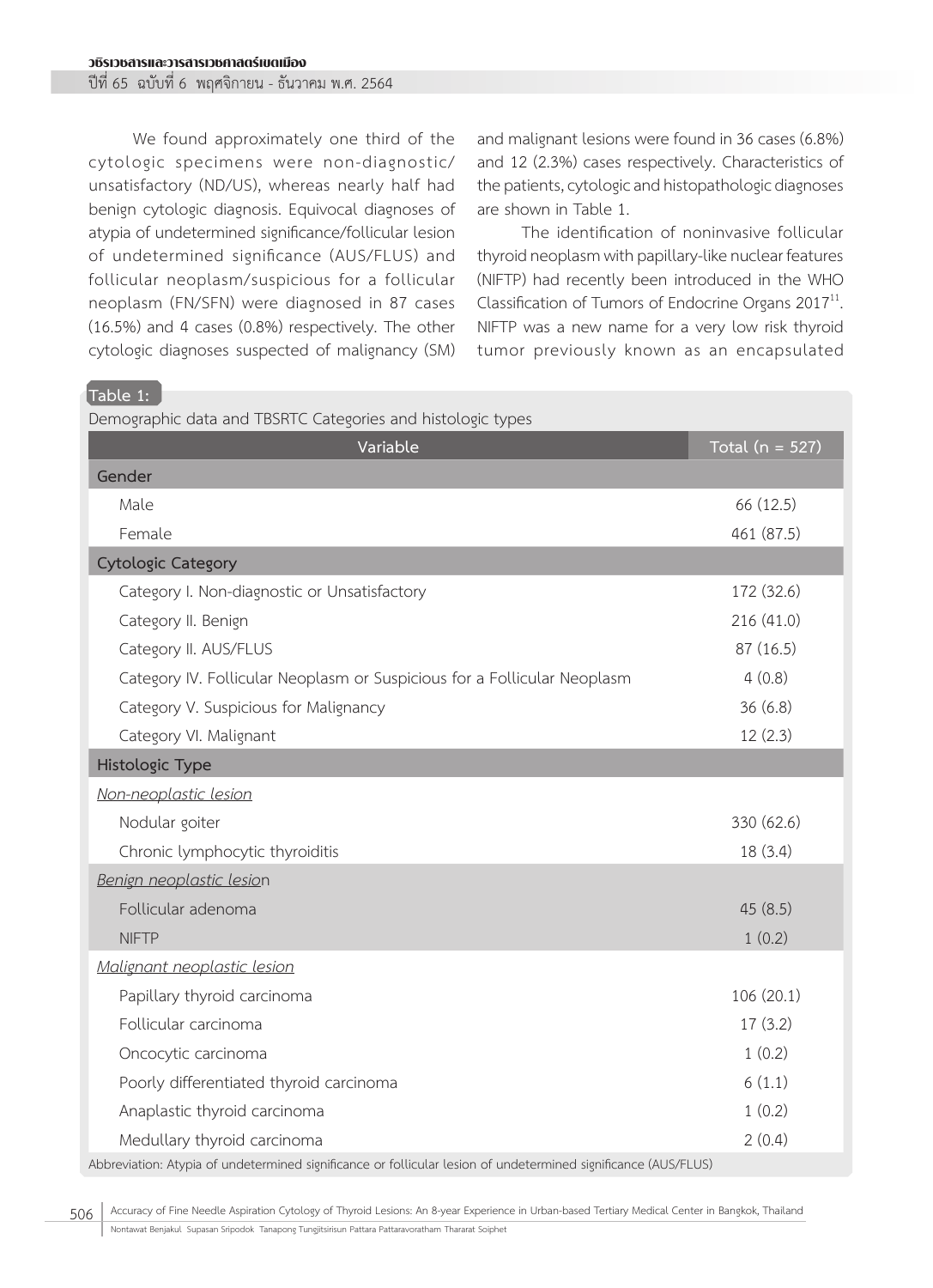non-invasive follicular variant papillary thyroid carcinoma. Although the cells in a NIFTP had features that look like papillary thyroid carcinoma, this finding alone did not mean NIFTPs were malignant. Because NIFTP tumors were not invasive and were contained within the tumor capsule, they were considered to have an uncertain malignant potential.

Histologic examination of resected thyroid specimens showed the followings: 330 (62.6%) of colloid nodular goiter, 106 (20.1%) of papillary carcinoma, 45 (8.5%) of follicular adenoma, 18 (3.4%) of chronic lymphocytic thyroiditis.

Comparison of FNAC with histological findings was performed. Among 216 cases were diagnosed as benign lesions by FNAC, 160 were non-neoplastic lesions, 23 benign neoplastic lesions (follicular adenoma), and 33 as malignant lesions revealed from subsequent histologic examination. On the other hand, only one case out of 12 cases which were non-neoplastic lesions whereas the remaining

11 case were carcinoma on histologic examination (Table 2). False positive and false negative results are shown in Table 3.

The highest malignancy rate in our operated thyroid nodule was 91.7% for both categories V and VI. Our ROM results in comparing to the acceptable range by the TBSRTC are shown in Table 4.

#### **Discussion**

The age range of the patients included in our study (14 to 86 years) was slightly wider and higher compared with previous Thai studies which reported 45.7±13.1 years<sup>6</sup>. Nevertheless, female preponderance (7 times more common than male) having both non-neoplastic and neoplastic thyroid lesions was consistent with other studies which found thyroid nodules 6–8 times more common in female than males $4,10, 12-13$ . Nodular goiter was the most common non-neoplastic diagnosis whereas papillary thyroid carcinoma was the most prevalent malignant tumor in our study.

#### **Table 2:**

| The details of cyto-histologic correlations of FNAC thyroid according to the TBSRTC system. [p-value < 0.001] |                         |                |                |              |            |           |                         |            |            |              |
|---------------------------------------------------------------------------------------------------------------|-------------------------|----------------|----------------|--------------|------------|-----------|-------------------------|------------|------------|--------------|
| <b>TBSRTC</b><br><b>Diagnostic Category</b>                                                                   | Histologic type<br>n(%) |                |                |              |            |           |                         |            |            |              |
| n (%)                                                                                                         | <b>NG</b>               | <b>CLT</b>     | <b>FA</b>      | <b>PTC</b>   | <b>FC</b>  | <b>OC</b> | <b>PDTC</b>             | <b>ATC</b> | <b>MTC</b> | <b>NIFTP</b> |
| I-ND/US<br>172 (32.6)                                                                                         | 123<br>(71.5)           | 8<br>(4.7)     | 14<br>(8.0)    | 21<br>(12.2) | 6<br>(3.5) |           |                         |            |            |              |
| II-Benign<br>216 (41.0)                                                                                       | 155<br>(71.8)           | 5<br>(2.3)     | 23<br>(10.6)   | 24<br>(11.1) | 6<br>(2.8) |           | $\mathfrak{D}$<br>(0.9) |            | (0.5)      |              |
| <b>III-AUS/FLUS</b><br>87 (16.5)                                                                              | 46<br>(52.9)            | 4<br>(4.6)     | 8<br>(9.2)     | 22<br>(25.3) | 5<br>(5.7) |           | $\overline{2}$<br>(2.3) |            |            |              |
| IV-FN/SFN<br>4(0.8)                                                                                           | 4<br>(100)              | $\overline{0}$ | $\overline{0}$ |              |            |           |                         |            |            |              |
| V-SM<br>36(6.8)                                                                                               | (2.8)                   | $1\,$<br>(2.8) | 0              | 32<br>(88.9) |            |           | 1<br>(2.8)              |            |            | (2.8)        |
| VI-Malignant<br>12(2.3)                                                                                       | (8.3)                   | $\overline{0}$ | $\overline{0}$ | 7<br>(58.3)  |            | (8.3)     | 1<br>(8.3)              | 1<br>(8.3) | 1<br>(8.3) |              |

Abbreviation: Non-diagnostic or Unsatisfactory (ND/US), Atypia of undetermined significance or follicular lesion of undetermined significance (AUS/FLUS), Follicular Neoplasm or Suspicious for a Follicular Neoplasm (FN/SFN), nodular goiter (NG), follicular adenoma (FA), chronic lymphocytic thyroiditis (CLT), papillary thyroid carcinoma (PTC), follicular carcinoma (FC), oncocytic carcinoma (OC), poorly differentiated thyroid carcinoma (PDTC), anaplastic thyroid carcinoma (ATC), medullary thyroid carcinoma (MTC), Noninvasive follicular thyroid neoplasm with papillary-like nuclear features (NIFTP)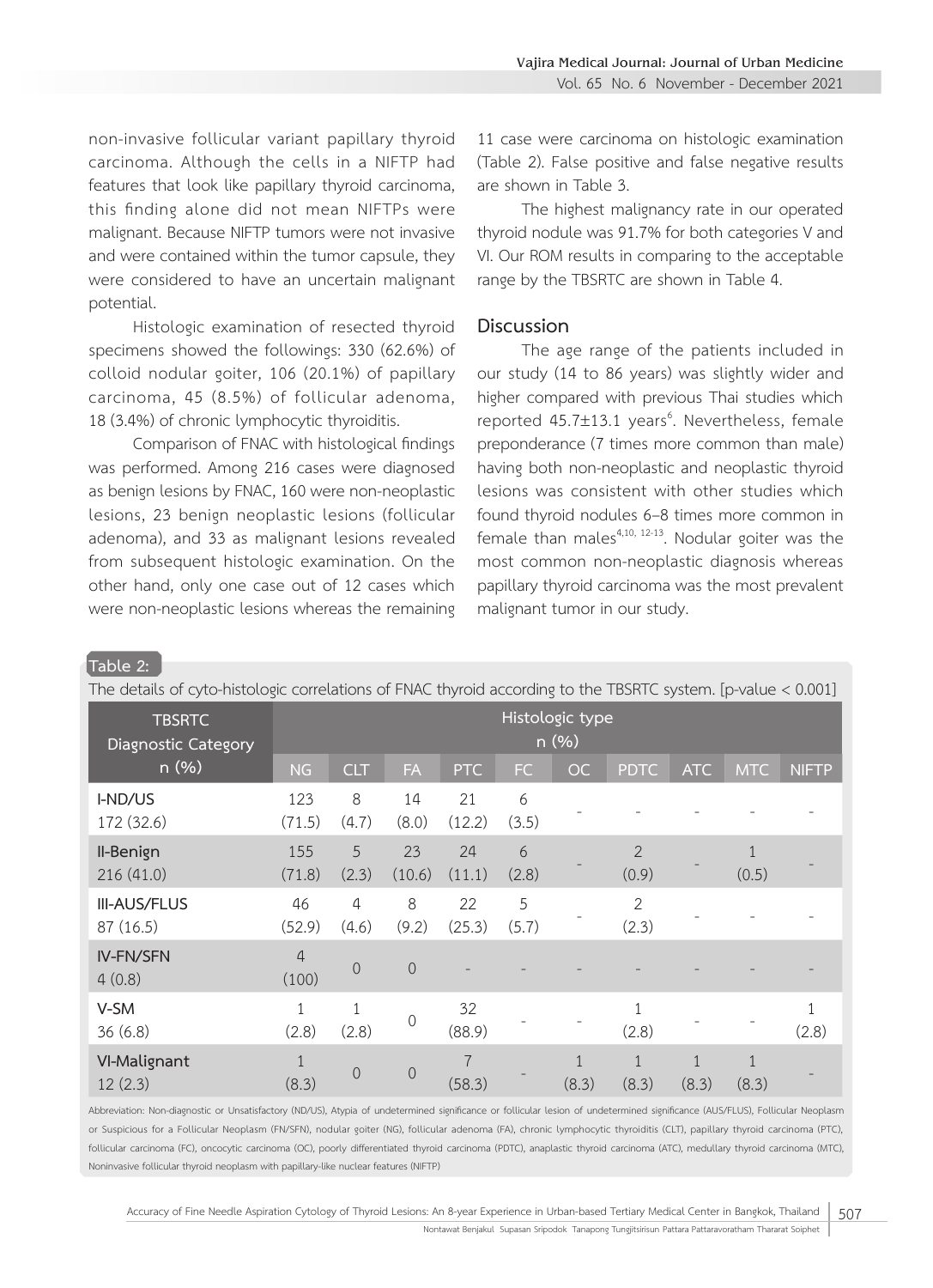#### วชิรเวชสารและวารสารเวชศาสตร์เขตเมือง

ปีที่ 65 ฉบับที่ 6 พฤศจิกายน - ธันวาคม พ.ศ. 2564

# **Table 3:**

Benign and malignant categories diagnosed by FNAC and their comparison with histopathological diagnosis.

| <b>FNAC TBSRTC</b><br>Diagnostic<br>Category | <b>Number</b><br>of<br>patients | <b>Histologic type</b>                  | Number<br>of.<br>patients | Remarks %                    |  |  |  |
|----------------------------------------------|---------------------------------|-----------------------------------------|---------------------------|------------------------------|--|--|--|
|                                              |                                 | Nodular goiter                          | 155                       | True negative                |  |  |  |
|                                              |                                 | Chronic lymphocytic thyroiditis         | 5                         | $(74.1\%)$                   |  |  |  |
|                                              |                                 | Follicular adenoma                      | 23                        |                              |  |  |  |
| II-Benign                                    | 216                             | Papillary thyroid carcinoma             | 24                        |                              |  |  |  |
|                                              |                                 | Follicular carcinoma                    | 6                         | False negative<br>$(25.9\%)$ |  |  |  |
|                                              |                                 | Poorly differentiated thyroid carcinoma | $\overline{2}$            |                              |  |  |  |
|                                              |                                 | Medullary thyroid carcinoma             | $\mathbf{1}$              |                              |  |  |  |
| VI-Malignant                                 | 12                              | Nodular goiter                          | $1\,$                     | False positive<br>(8.3%)     |  |  |  |
|                                              |                                 | Papillary thyroid carcinoma             | $\overline{7}$            |                              |  |  |  |
|                                              |                                 | Oncocytic carcinoma                     | 1                         |                              |  |  |  |
|                                              |                                 | Poorly differentiated thyroid carcinoma |                           | True positive<br>$(91.7\%)$  |  |  |  |
|                                              |                                 | Anaplastic thyroid carcinoma            |                           |                              |  |  |  |
|                                              |                                 | Medullary thyroid carcinoma             | 1                         |                              |  |  |  |

## **Table 4**:

Comparison between malignant and benign thyroid lesion groups and implied risk of malignancy from TBSRTC<sup>3</sup>

| TBSRTC <sup>3</sup>                                                                                  | Present study           |                                  |                      |                             |  |
|------------------------------------------------------------------------------------------------------|-------------------------|----------------------------------|----------------------|-----------------------------|--|
|                                                                                                      | Risk of                 | Histopathology, n                |                      |                             |  |
| Diagnostic Category, n                                                                               | malignancy<br>(ROM) (%) | Nonneoplastic/<br>Benign lesions | Malignant<br>lesions | $\overline{\text{ROM}(\%)}$ |  |
| Non-diagnostic or Unsatisfactory, 172                                                                | 5~to10                  | 145                              | 27                   | 15.7                        |  |
| II. Benign, 216                                                                                      | $0$ to $3$              | 183                              | 33                   | 15.3                        |  |
| III. Atypia of undetermined<br>significance or follicular lesion of<br>undetermined significance, 87 | $\sim$ 10 to 30         | 58                               | 29                   | 33.3                        |  |
| IV. Follicular Neoplasm or Suspicious<br>for a Follicular Neoplasm, 4                                | 25 to 40                | 4                                | 0                    | $\Omega$                    |  |
| V. Suspicious for Malignancy, 36                                                                     | 50 to 75                | 3                                | 33                   | 91.7                        |  |
| VI. Malignant, 12                                                                                    | 97 to 99                |                                  | 11                   | 91.7                        |  |

508 Accuracy of Fine Needle Aspiration Cytology of Thyroid Lesions: An 8-year Experience in Urban-based Tertiary Medical Center in Bangkok, Thailand Nontawat Benjakul Supasan Sripodok Tanapong Tungjitsirisun Pattara Pattaravoratham Thararat Soiphet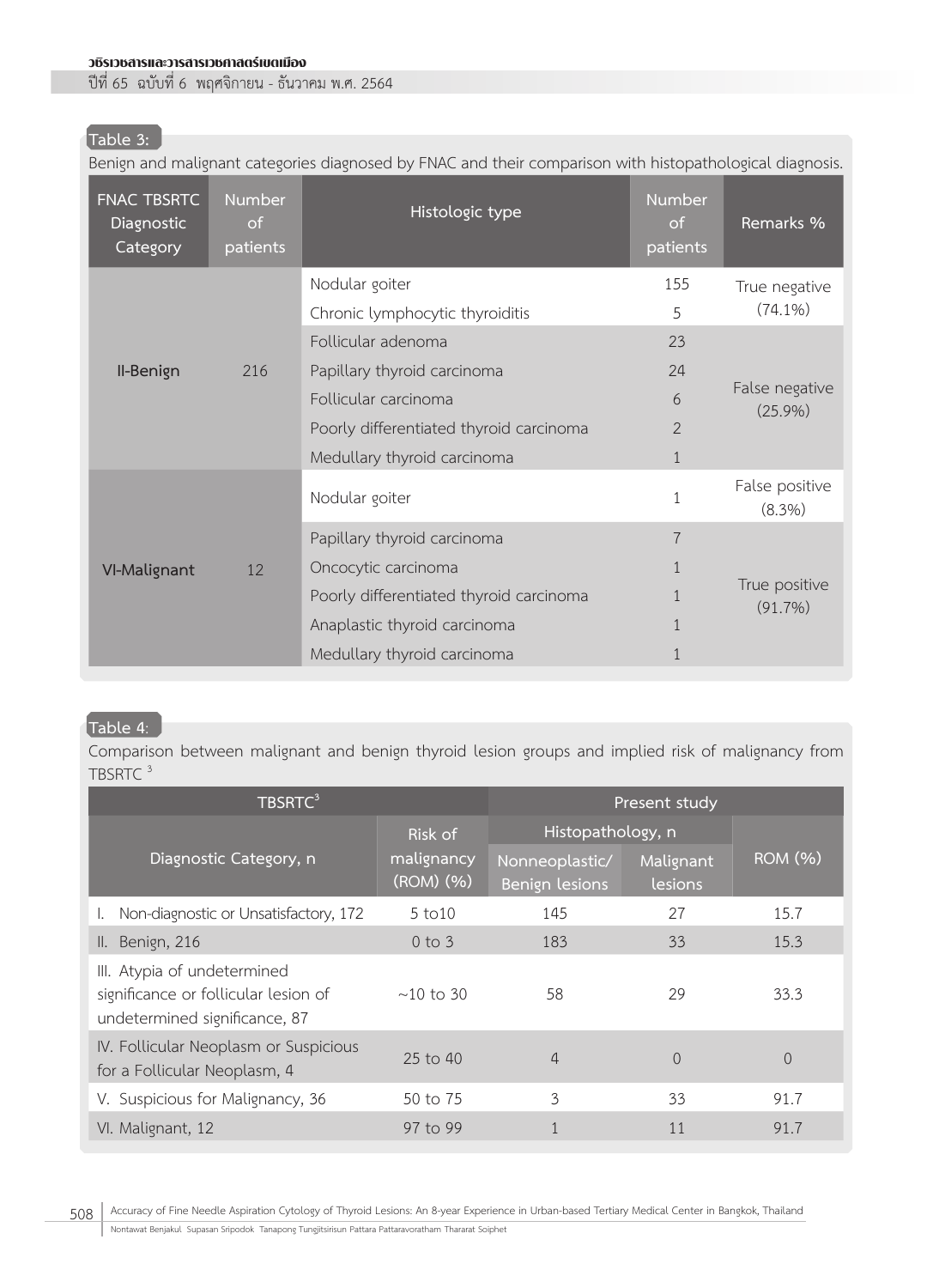Approximately one-third (32.6%) of total FNAC were classified as non-diagnostic/ unsatisfactory. Despite the ROM of this category (15.7%) was lower than reported from previous studies in Thailand (about  $19.2$ -22.6%)<sup>6,13-15</sup>, these figures were higher than an acceptable range of 5-10 stated by  $TBSRTC^3$  (Table 5). This could possibly be due to various factors such as nature of disease, collection methods, quality of the specimen, and competency of an interpreting pathologist. Some studies suggested a use of rapid onsite evaluation by cytotechnologist or cytopathologist to determine specimen adequacy or assisting devices such as ultrasound guided FNAC<sup>16-17</sup>. These techniques were expected to increase the diagnostic yield and decrease rate of re-aspiration. Although we could not determine the methods used in specimen collection for cytological examination, it would be important to provide feedback to the

responsible departments and clinicians, such as interventional radiologists, endocrinologists, otolaryngologist, or surgeons to ensure quality control and improve patient management.

In this study, benign category was the most commonly found (41%). However, the ROM in benign category (15.3%) was approximately 5 folds higher than the expected range specified in TBSRTC $3$ . The possible reasons varied. Nature of the disease including its characteristic features may affect the cytological assessment. For example, papillary microcarcinoma which is less than 1 cm in size is certainly a challenge for a clinician to obtain representative sample. This factor was especially important if the procedure was executed without a guiding-image or performed by an untrained physician. Furthermore, this microcarcinoma may be an incidental finding in thyroid nodule resected for the treatment of non-malignant thyroid disease $20-21$ .

**Table 5**:

Comparison of percentages of distribution of FNAC diagnoses using TBSRTC among published studies.

| companion or percentages or alsenbation or nime alagnoses asing nosinic annong papalsnea staales. |                                 |                                              |                                              |                                 |                                                 |                                                        |                                                                                                      |                                                        |                                                            |
|---------------------------------------------------------------------------------------------------|---------------------------------|----------------------------------------------|----------------------------------------------|---------------------------------|-------------------------------------------------|--------------------------------------------------------|------------------------------------------------------------------------------------------------------|--------------------------------------------------------|------------------------------------------------------------|
|                                                                                                   |                                 | Risk of malignancy (ROM)                     |                                              |                                 |                                                 |                                                        |                                                                                                      |                                                        |                                                            |
| <b>TBSRTC</b><br>Diagnostic<br>Category                                                           | Hospital<br>2013-2021<br>Vajira | Theptarin Hospital <sup>6</sup><br>2010-2017 | Rajvithi Hospital <sup>12</sup><br>2013-2015 | 2010-2015<br>KCMH <sup>13</sup> | Srinagarind Hospital <sup>14</sup><br>2011-2015 | Chiang Mai University <sup>14</sup><br>$-2015$<br>2011 | Center<br>$c$ eton $^{17}$<br><b>Jniversity Medical</b><br>Princ<br>$-2013$<br>at Princeton,<br>1999 | Hospital <sup>18</sup><br>Thyroid<br>2016<br>Yamashita | $\overline{\text{TSTC}}$ , risk of malignancy $^3$<br>2018 |
| I-ND/US                                                                                           | 15.7                            | 20                                           | 22.1                                         | 19.2                            | 22.6                                            | 21.7                                                   | 12                                                                                                   | 20.6                                                   | 5 to 10                                                    |
| II-Benign                                                                                         | 15.3                            | $\overline{4}$                               | 2.8                                          | 14                              | 15.2                                            | 14.8                                                   | 5                                                                                                    | 12.4                                                   | $0$ to $3$                                                 |
| <b>III-AUS/FLUS</b>                                                                               | 33.3                            | $\mathcal{G}$                                | 46.2                                         | 37.9                            | 32.9                                            | 44.4                                                   | 17                                                                                                   | 14.9                                                   | $\sim\!\!10$ to $30$                                       |
| IV-FN/SFN                                                                                         | $\overline{0}$                  | 24                                           | 37.3                                         | 20.9                            | 58.3                                            | 54.5                                                   | 25                                                                                                   | 24.7                                                   | 25 to 40                                                   |
| V-SM                                                                                              | 91.7                            | 57                                           | 74.3                                         | 81.5                            | 78.1                                            | 70.4                                                   | 72                                                                                                   | 92.3                                                   | 50 to 75                                                   |
| VI-Malignant                                                                                      | 91.7                            | 90                                           | 90                                           | 93.6                            | 92.5                                            | 91.9                                                   | 98                                                                                                   | 100                                                    | 97 to 99                                                   |

Abbreviation: The Bethesda System for Reporting Thyroid Cytopathology(TBSTC), Non-diagnostic or Unsatisfactory (ND/US), Atypia of undetermined significance or follicular lesion of undetermined significance (AUS/FLUS), Follicular Neoplasm or Suspicious for a Follicular Neoplasm (FN/SFN), Suspicious for Malignancy (SM), King Chulalongkorn Memorial Hospital (KCMH)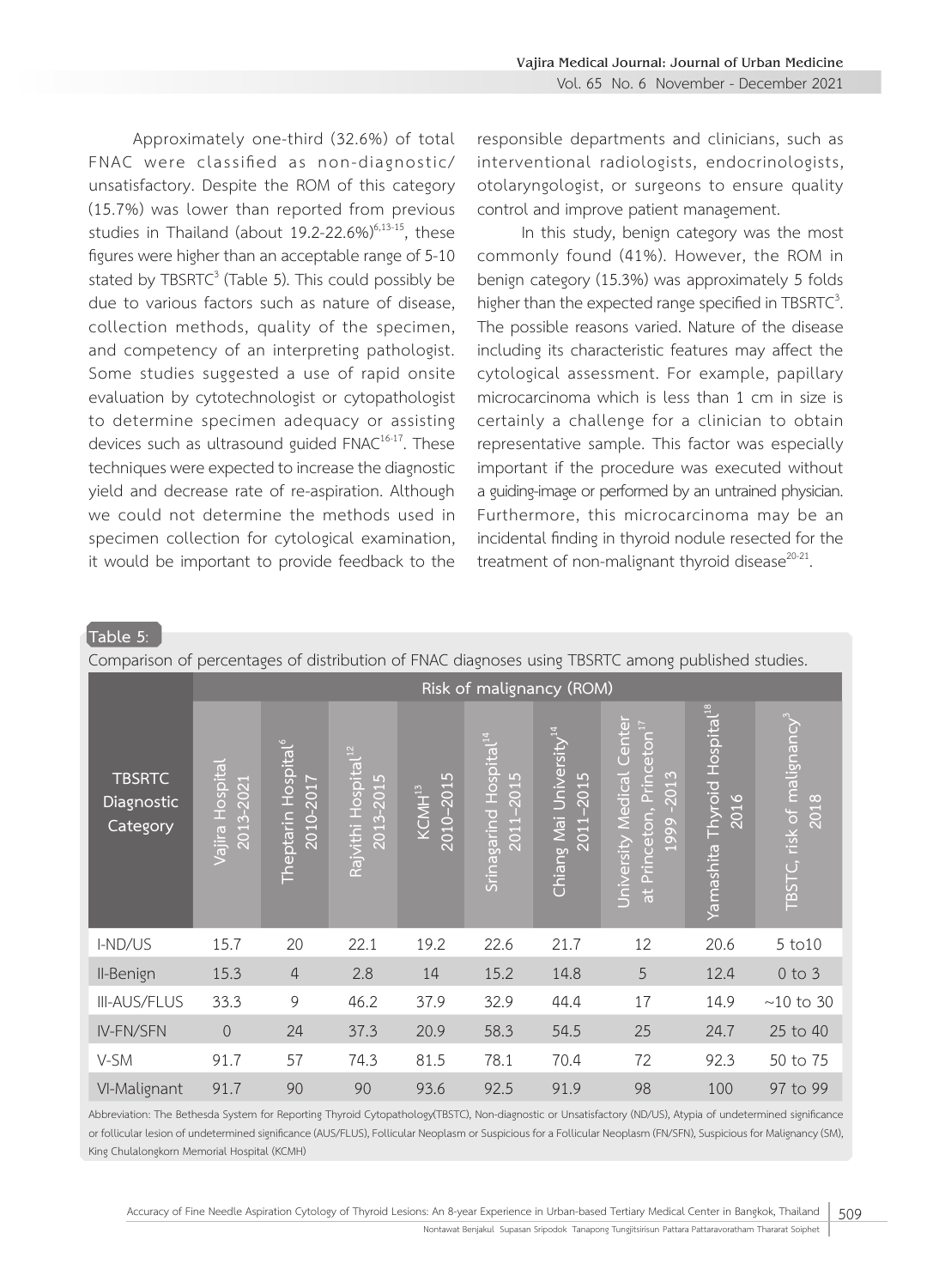ปีที่ 65 ฉบับที่ 6 พฤศจิกายน - ธันวาคม พ.ศ. 2564

Although the prevalence of papillary carcinoma in our study (20.1%) was lower than a range of 22.6% to 38.8% reported in other two previous studies in Thailand $6,13$ , this type of cancer was the most frequent malignant thyroid neoplasm found in our study and other studies. The different prevalence in each study was possibly due to the number of cases recruited for each study.

The authors evaluated the diagnostic accuracy determined by correlation between cytological diagnosis according to FNAC TBSRTC category and final histological diagnosis was evaluate in clearly defined diagnostic categories. In TBSRTC category II showed 74% true negative (nodular goiter and chronic lymphocytic thyroiditis) which was lower than previous studies  $(78.3-96\%)^{6,13-15,18-19,22}$ . While TBSRTC category VI was 91.7% true positive (carcinoma) which was comparable to previous studies (90-100%)<sup>6,13-15,18-19,22</sup>.

According to the TBSRTC, the upper limit for AUS/FLUS category should be lower than 30% of total thyroid FNAC. A higher ROM in this category in our study (33.3%) was comparable to data from previous studies in Thailand which showed a range of ROM between 9 to 46.7%6,13-15. Interestingly, there were Thai studies $13-15$  showing a higher percentage than the recommended standard by TBSRTC; besides, three of them had higher number than the present one. On the other hand, our number exceeded that of in the studies by American $18$  and Japanese<sup>19</sup> institutions. A possible cause that had could affect in our data was some of the primary FNAC diagnosis were re-categorized from to follow TBSRTC in our study. The AUS/FLUS were re-interpreted from descriptive and nondecisive lesions. Although there were criteria using cyto-morphological features according to TBSRTC, this gray zone of diagnostic category was commonly found especially for a cytopathologist who works alone and prefers to be on a safe side. Due to the higher number in Thai studies, these might imply that Thai pathologists had tendency toward a gray-zone diagnostic category rather than clear-cut one. We recommend implementing

a consultation system for a second opinion which may eventually reduce this equivocal diagnostic category.

The ROM of follicular or suspicious for follicular neoplasm (category IV) in our study was 0%. This was because there were only 4 cases reported under this category and none were malignant. Regarding the category V of suspicious for malignancy, our ROM was quite high (91.7%). This was comparable to 92.3% of the Japanese study<sup>17</sup> but was higher than 57-87.5% reported in other studies<sup>6,13-15,18</sup>. With the same reason as described above in the AUS/FLUS category, a non-confident cytopathologist may be reluctant to make a definite diagnosis of cancer from cytologic specimen. Continual education and training with a consultation among team members with an equivocal diagnosis would enhance the competency of individuals. The ROM of other categories (III, V, and VI) were comparable to the tertiary medical centers in Thailand $6,13-15$  and Japan<sup>19</sup>.

Another concern was the identification of NIFTP. The NIFTP had recently been introduced in the WHO Classification of Tumors of Endocrine Organs  $2017^{11}$ . This diagnosis entity had been studied to determine its nature as a benign or malignant tumor. This uncertainty affects the ROM in TBSRTC. According to TBSRTC, if NIFTP is considered a malignant tumor, the ROM of was 10–30% in AUS/FLUS category; however, excluding NIFTP from the malignant entity, the ROM is 6-18% in the same diagnostic category. In our study, we determined the ROM considering NIFTP as a benign neoplastic lesion.

#### **Conclusion**

Our research found that the accuracy of thyroid FNAC was high in the malignant groups, including categories V and V. While, in comparison to TBSRTC, the ROM was higher in diagnostic categories I, II, III, and V but lower in category VI. The findings also demonstrated that our data was comparable to other published studies including from local and international ones.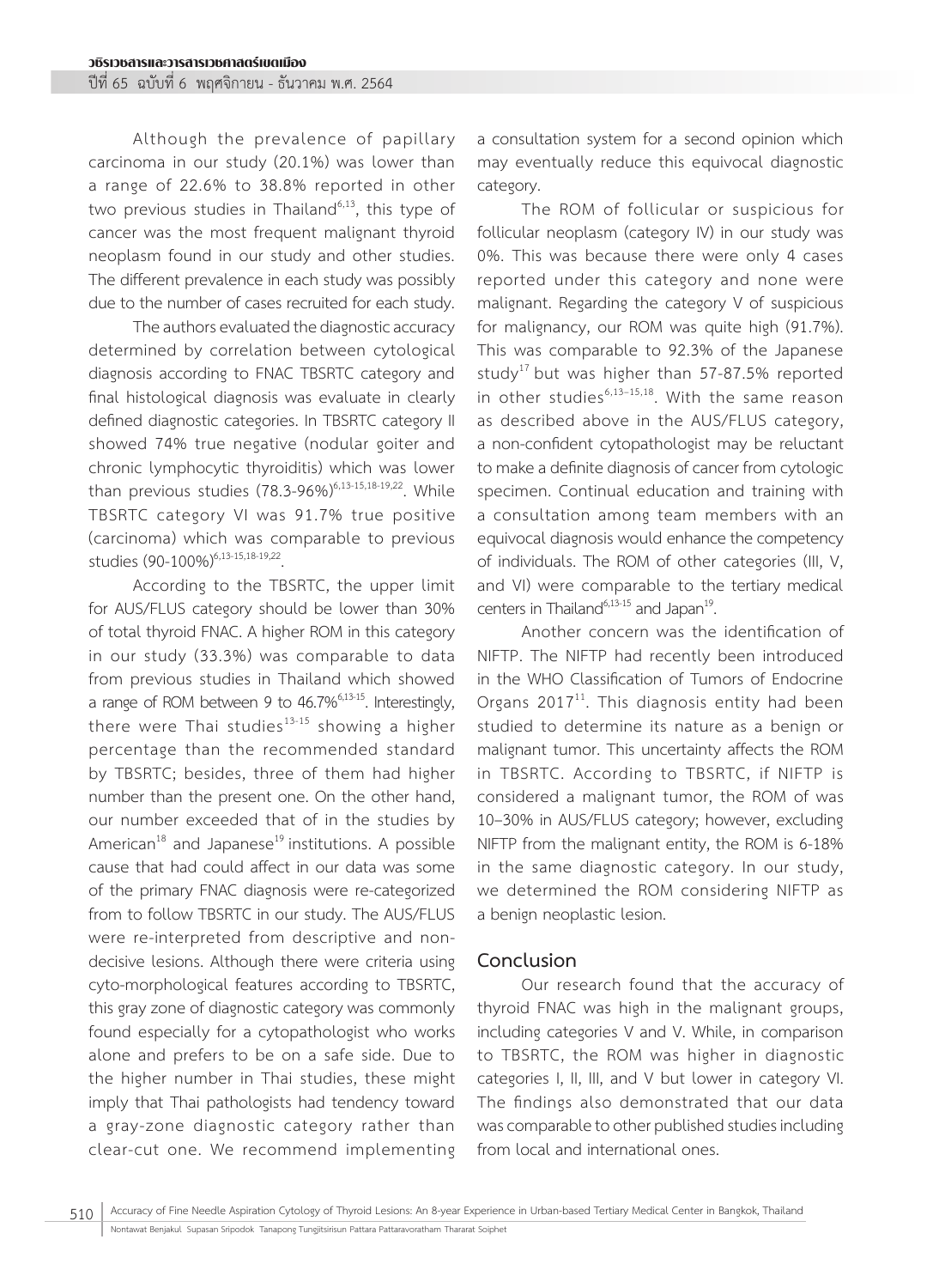We encourage the use of fine needle aspiration cytology (FNAC) to assess individuals with thyroid nodules prior to surgery. The TBSRTC had a well-developed set of reliable diagnostic criteria for examining thyroid cytologic characteristics.

We strongly recommend that all cytotechnologists, cytopathologists, and pathologists use the TBSRTC as it is a standard system. The system allowed medical practitioners of to make a cytologic diagnosis according to the TBSRTC, so every medical personnel with various expertise would share common understanding and communicate to one another under the same concept leading to the most appropriate management for the patients.

### **Ethics approval**

This study was conducted with the approval of the Institutional Review Board of Faculty of Medicine Vajira Hospital, Navamindradhiraj University. (COA 107/2564). No informed consent to participants was required as a retrospective study.

## **Funding**

No source of funding was applied in this retrospective study.

## **Disclosure**

The authors declare that they have no competing interests.

# **Acknowledgments**

The authors thank Professor Siriwan Tangjitgamol for her scientific advice and manuscript English editing; Dr.Tulakan Mukkun and Dr. Thikhampone Chayasitthangkul for clinical Otorhinolaryngology advice; and the staff of the Department of Anatomical Pathology, Faculty of Medicine Vajira Hospital, Navamindradhiraj University for their technical support.

# **References**

1. Thyroid Nodules [Internet]. Alexandria: American Thyroid Association;c2021 [cited 2021Jun10]. Available from: https://www.thyroid.org/thyroidnodules/

- 2. Cancer Today [Internet]. Lyon: International Agency for Research on Cancer ;c2021 [cited 2021Jun10]. Available from: https://gco.iarc.fr/ today/fact-sheets-cancers
- 3. Baloch ZW, Cooper DS, Gharib H, Alexander EK. Overview of Diagnostic Terminology and Reporting. In: Ali S, Cibas E, editor. The Bethesda System for Reporting Thyroid Cytopathology. 2nd ed. Cham, Switzerland: Springer International Publishing; 2018. p.1-6. doi: 10.1007/978-3-319-60570-8\_1
- 4. Anand B, Ramdas A, Ambroise MM, Kumar NP. The Bethesda System for Reporting Thyroid Cytopathology: A Cytohistological Study. J Thyroid Res 2020;2020:8095378. doi: 10.1155/2020/8095378.
- 5. Yaprak Bayrak B, Eruyar AT. Malignancy rates for Bethesda III and IV thyroid nodules: a retrospective study of the correlation between fine-needle aspiration cytology and histopathology. BMC Endocr Disord 2020;20:48. doi: 10.1186/ s12902-020-0530-9.
- 6. Thewjitcharoen Y, Butadej S, Nakasatien S, Chotwanvirat P, Porramatikul S, Krittiyawong S, et al. Incidence and malignancy rates classified by The Bethesda System for Reporting Thyroid Cytopathology (TBSRTC) - An 8-year tertiary center experience in Thailand. J Clin Transl Endocrinol 2018;16:100175. doi: 10.1016/j.jcte. 2018.12.004.
- 7. Abdullah N, Hajeer M, Abudalu L, Sughayer M. Correlation study of thyroid nodule cytopathology and histopathology at two institutions in Jordan. Cytojournal 2018;15:24. doi: 10.4103/cytojournal.cytojournal\_53\_17.
- 8. Shrivastava P, Meenai FJ. Application of bethesda reporting system of thyroid cytology and its clinical significance. Saudi J Pathol Microbiol 2020;5(5):263–70. doi: 10.36348/sjpm.2020. v05i05.007
- 9. Jeelani T, Rafiq D, Nazir W, Shafi Y, Bashir N, Charak A, et al. Histopathological and Cytological Correlation of Thyroid Nodules with Emphasis on Bethesda System for Reporting Thyroid CytologyA 7 Year Study. IJCMR 2018;5:28-31.